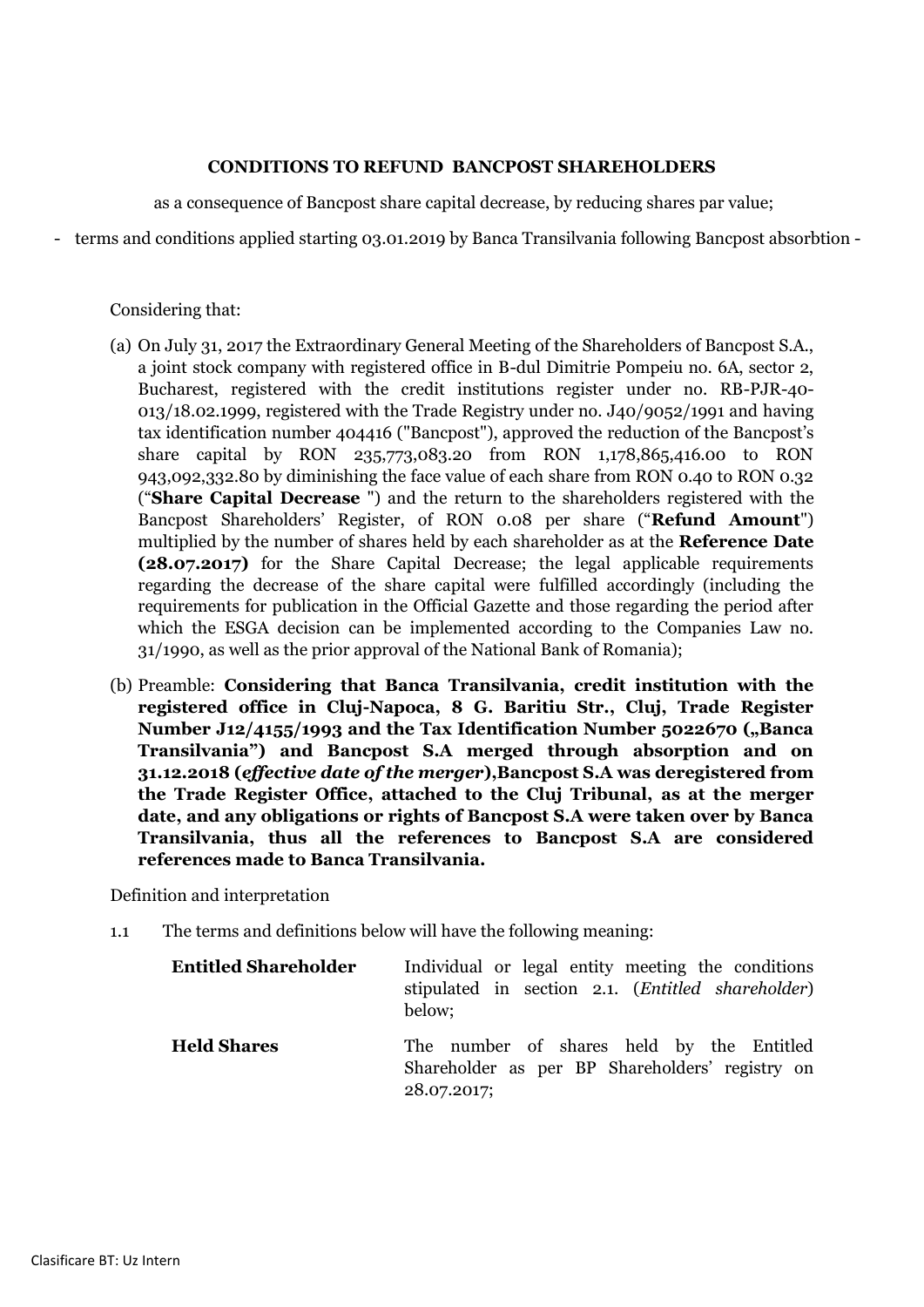| <b>Reference Date</b>   | 28.07.2017, respectively the reference date of Share<br>Capital Decrease, serving to identify the Entitled<br>Shareholder to receive the Refund Amount;                                                                                                                            |
|-------------------------|------------------------------------------------------------------------------------------------------------------------------------------------------------------------------------------------------------------------------------------------------------------------------------|
| <b>Exercise Date</b>    | The date when an Entitled Shareholder exercises<br>his/her Right for Refund, as defined below;                                                                                                                                                                                     |
| <b>Right for Refund</b> | The right of an Entitled Shareholder to be reimbursed<br>an amount equal to the Refund Amount multiplied by<br>the number of Held Shares, under the terms of and in<br>compliance with the present Conditions;                                                                     |
| <b>Term</b>             | Any term expressed in number of days will be<br>calculated by excluding the day on which the term<br>starts and the day on which the term expires. If the<br>date on which the term expires is a non-working day,<br>then the term is deemed to be met on the next<br>working day. |

### 2. **Right for Refund**

2.1 Entitled Shareholder

An Entitled Shareholder is any individual or legal entity who is registered with Bancpost Shareholders Registry on the Reference Date, or the rightful successor of the respective person ("Successor"), as a consequence of demise, for individuals, or liquidation in the case of legal entities, bringing the legal proof of shares ownership (based on the succession) and the ownership right over the shares that are the object of the Right for Refund.

2.2 Reimbursed Amount

Any Entitled Shareholder is eligible to a reimbursement (in RON) equal to the Refund Amount multiplied by the number of the Held Shares, after the Bank retains the applicable tax, as per the legal applicable provisions ("**Reimbursed Amount**").

# 3. **Exercise of the Right for Refund**

- 3.1 Any Entitled Shareholder can exercise his/her Right for Refund based on the following documents:
	- **The Application Form for the Exercise of the Right for Refund - Appendix 1**. attached hereto as exhibit, and upon case, **the FX and Transfer Application Form - Appendix 2,** attached hereto as exhibit, as original copies filled in and signed accordingly by the Entitled Shareholder or the legal/conventional representative, upon case, together with:
	- (a) For individual Entitled Shareholders:
		- i. the photocopy of the Entitled Shareholder's ID, certified as a true copy by the Entitled Shareholder (and, in the case of Successors, copies of the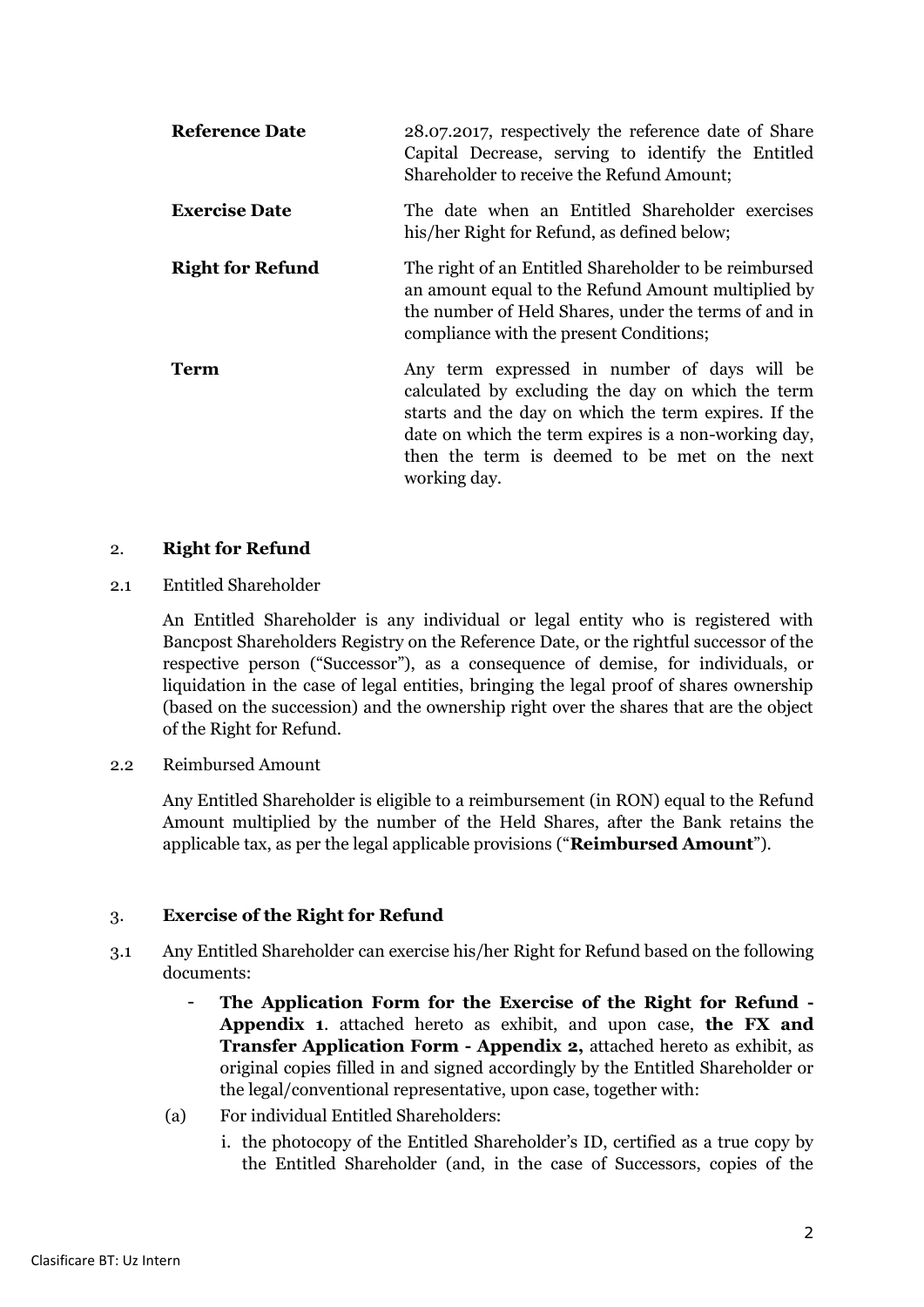notarized settlement of succession documents, attesting the ownership right over the shares, making the object of the Right for Refund);

- ii. Original notarised power of attorney or power of attorney certified by a lawyer pursuant to art.3 par 1 let. c) of the Law no 51/1995, or the original copy of the power of attorney having applied other formality similar to notarization/certification by a competent authority of the state in which the shareholder is a resident, and the photocopy of the representative's ID, certified as a true copy by the representative, if the Application Form for the Exercise of the Right for Refund is filed by the representative;
- (b) For Legal Entity Entitled Shareholders:
	- i. photocopy of the incorporation certificate of such Entitled Shareholder or of an equivalent document, certified as a true copy by the representative of the Entitled Shareholder;
	- ii. a certificate of incumbency issued by the Trade Registry, or any other equivalent document in original or in a certified copy, issued by a competent authority in the state where the shareholder is legally registered attesting the capacity as legal representative; such certificate or equivalent document should not be older than 30 days before the submission of the Application Form for the Exercise of the Right for Refund;
	- iii. original copy of the notarised power of attorney or power of attorney certified by a lawyer pursuant to art.3 par 1 lett. c) of the Law no 51/1995, if the Application Form for the Exercise of the Right for Refund is not signed by the legal representative;
	- iv. the photocopy of the legal entity representative's ID, certified as a true copy by the representative;
	- v. in case of non-residents the tax residency certificate, in original or a certified copy thereof, issued by the competent authority from the country of residence, or another document issued by an authority besides the fiscal authority, vested with duties on certifying the residency status as per the national law of the State in question, valid for the year when the payment is made, together with an authorized translation into Romanian language.
- 3.2 The documents mentioned above at section 3.1 shall be drafted in Romanian or English. The Entitled Shareholder shall send or file the documents to/with the Bank accompanied by a certified translation into Romanian or English, if any such document is written in any other language besides Romanian or English and complying with the provisions under section 3.1. let. b) v) from above, as the case may be.
- 3.3 The documents as mentioned under sections 3.1 and 3.2 from above can be handed personally or via a representative based on the notarised power of attorney/ power of attorney certified by a lawyer/ legal or conventional representative, upon case, with the following mention written clearly, in caps "the **EXERCISE OF THE RIGHT FOR REFUND**", at Banca Transilvania's office, as follows:
	- (a) submitted in any working day, during 09.00 a.m.-17.00 p.m., at Banca Transilvania's office, Sos. Bucuresti – Ploiesti, no.43, Sector 1, Bucharest, via the Registry Office;
	- (b) sent via any courier (in closed envelope, via registered mail with acknowledgement of receipt), so as to be registered as received at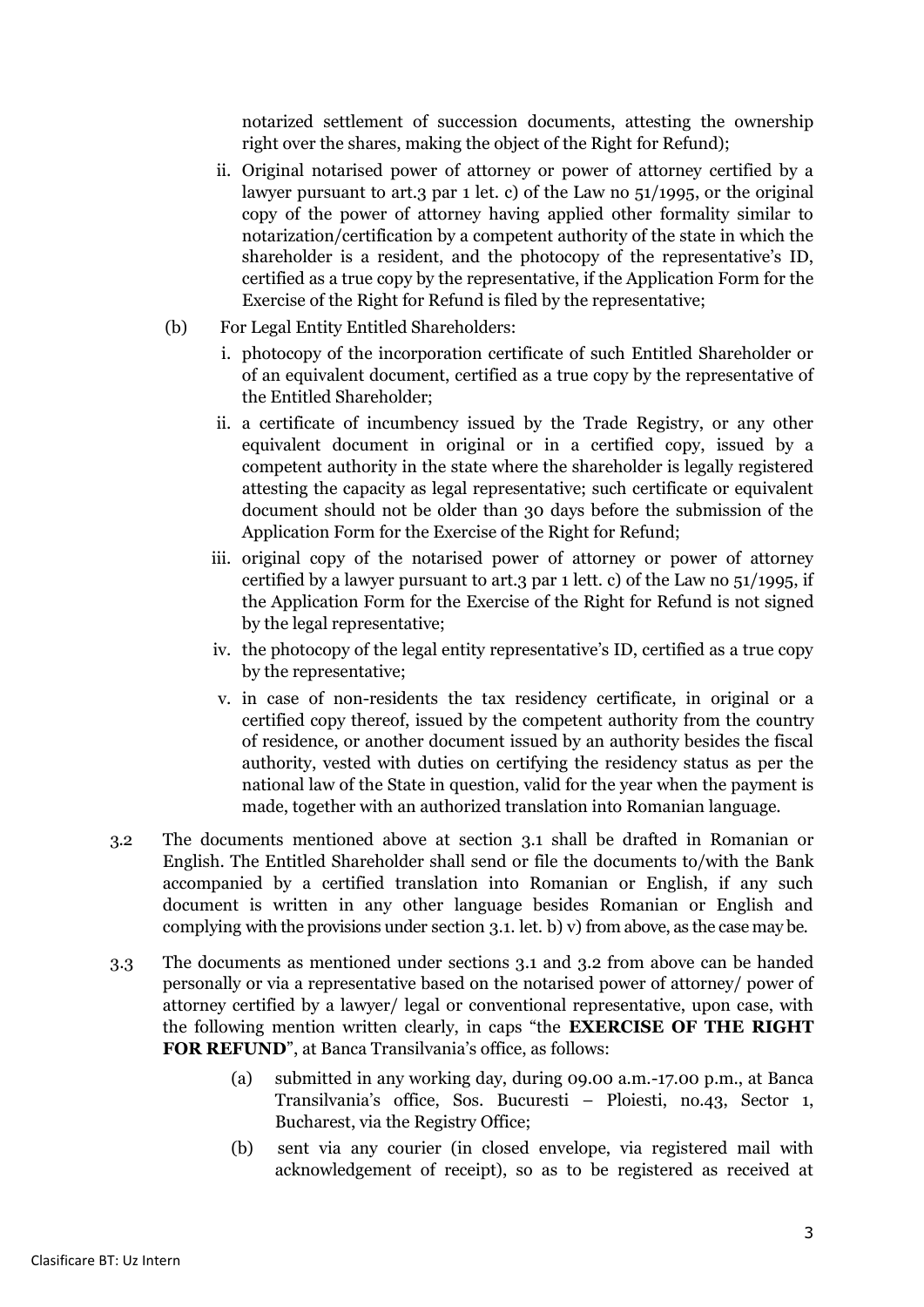Banca Transilvania office, Sos. Bucuresti – Ploiesti, no.43, Sector 1, Bucharest, Corporate Governance Division (attn: Melania Ionescu);

(c) via email at the following addresses: Actionariat@bancatransilvania.ro; melania.ionescu@bancatransilvania.ro;

*Note: Banca Transilvania reserves the right to refuse the Application Form for the Exercise of the Right for Refund or to request additional documents in compliance with the applicable regulations in force.* 

# 4. **The payment of the Reimbursed Amount**

- 4.1 For all the Entitled Shareholders the payment for the Reimbursed Amount is performed via **Bank Transfer**.
- 4.2 The payment of the Reimbursed Amount to the Entitled Shareholder shall be transferred by the Bank in the RON or EUR account, within maximum 7 working days from the validation of the documents mentioned under sections 3.1, 3.2, as indicated by the Entitled Shareholder in the Application Form for the Exercise of the Right for Refund - Appendix 1, attached hereto as exhibit, and upon case, the FX and Transfer Application Form - Appendix 2, attached hereto as exhibit;

The documents stipulated under sections 3.1, 3.2 from above, shall be taken into account for the update of the identification data (name/legal name, domicile/ registered office, identification document/ certificate of incorporation with the Trade Registry Office) of the Entitled Shareholder, without prejudice to the Right for Refund for the Entitled Shareholder, pursuant to the power of attorney granted to this end by the owner as indicated in the Application Form for the Exercise of the Right for Refund and subject to the compliance with the applicable legislation on personal data protection.

# 5. **Period to exercise the Right for Refund**

The Entitled Shareholders can exercise their Right for Refund subsequent to completion of all legal formalities, starting with 01.02.2018. This right is subject to a general 3-year extinctive prescription term, according to the Civil Code of Romania. The amounts remained unclaimed over this period shall be subsequently registered by the Bank as income.

#### 6. **Miscellaneous**

#### 6.1 Communication of the Conditions

The herein terms and conditions are available on the Bank's web page, at the address: <https://www.bancatransilvania.ro/en/investor-relations/bancpost-acquisition/>